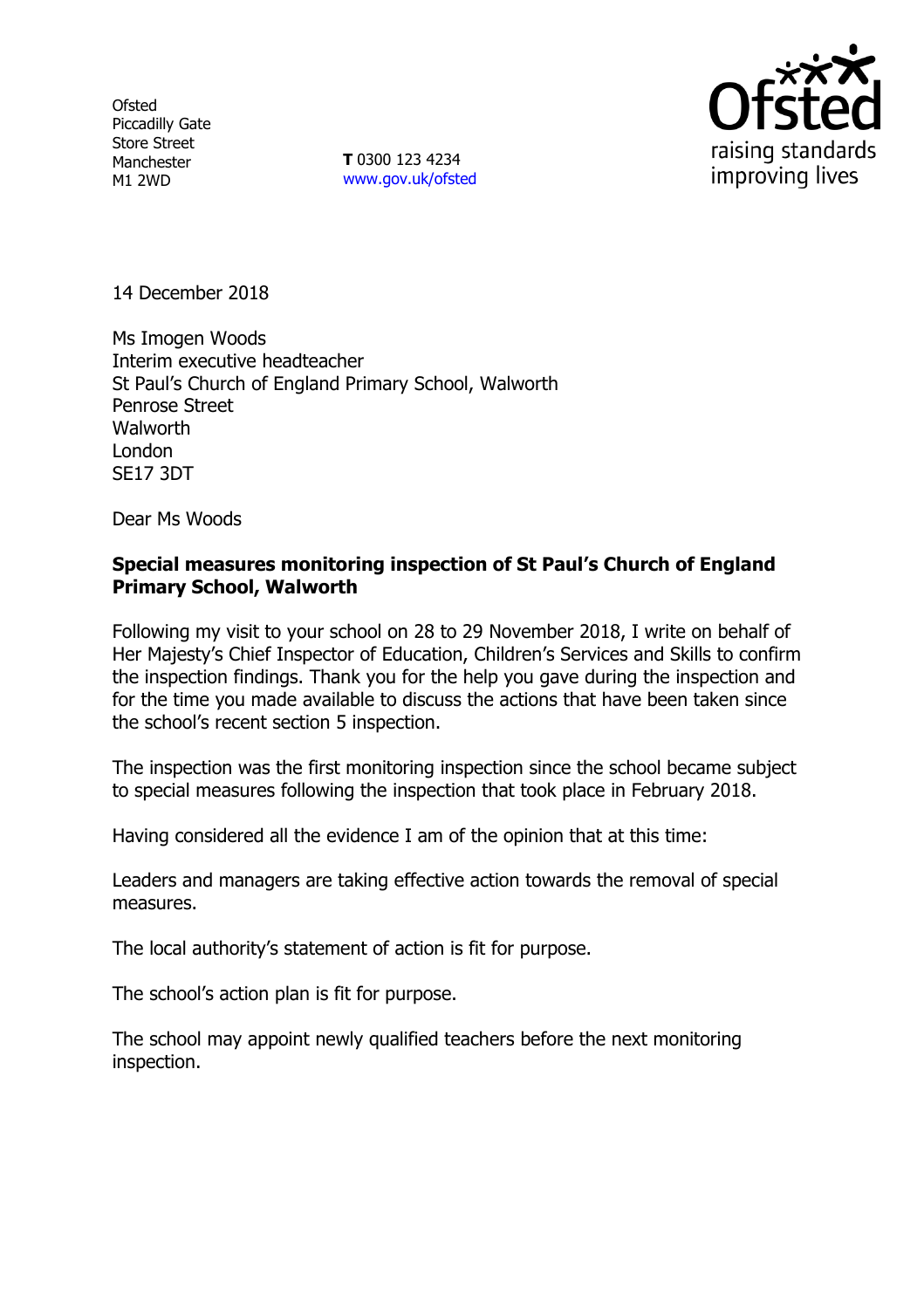

I am copying this letter to the chair of the governing body, the director of education for the Diocese of Southwark, the regional schools commissioner and the director of children's services for Southwark. This letter will be published on the Ofsted website.

Yours sincerely

Jude Wilson

# **Her Majesty's Inspector**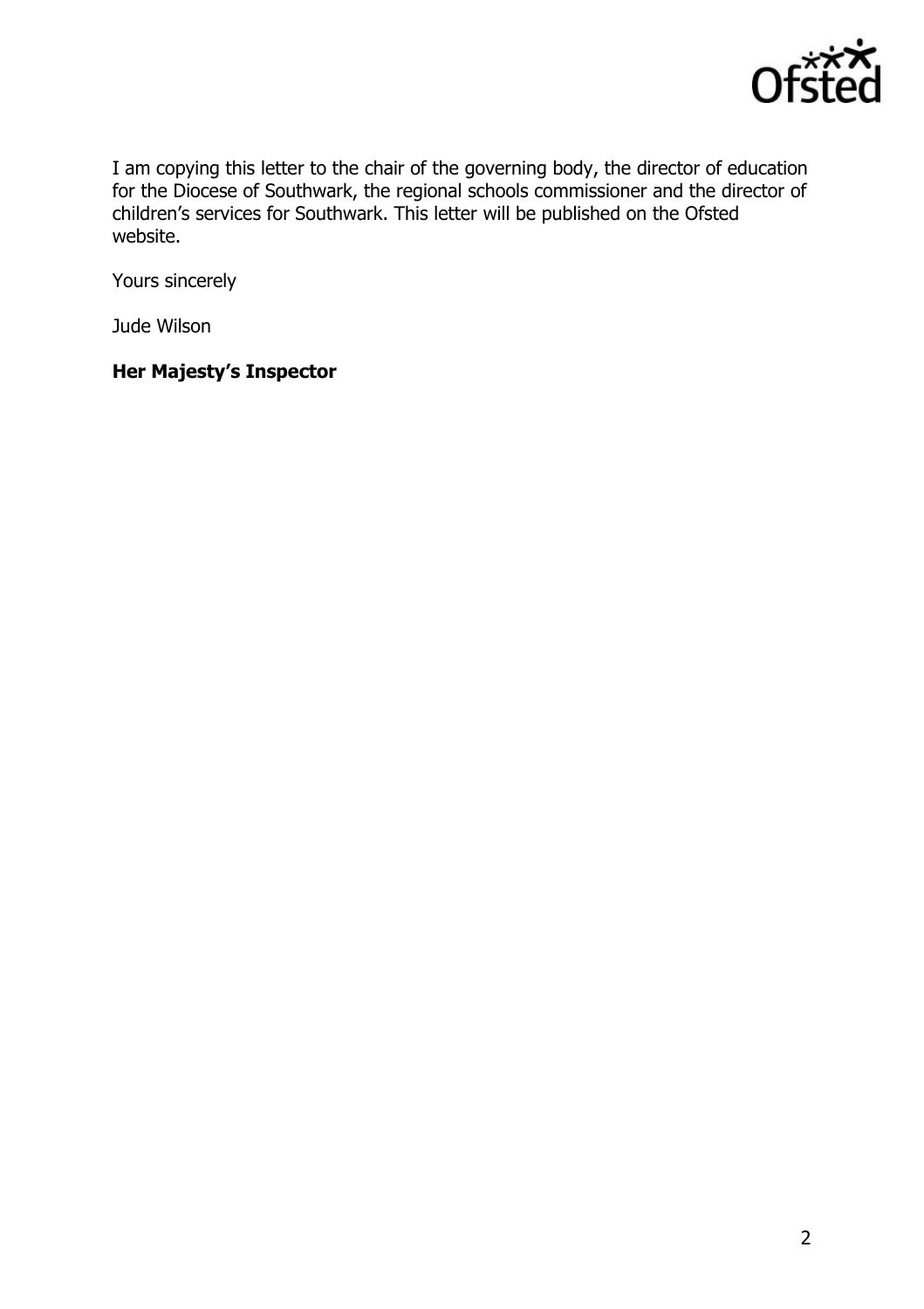

#### **Annex**

### **The areas for improvement identified during the inspection that took place in February 2018.**

- Leaders and staff raise their aspirations for pupils' outcomes, particularly those of boys and pupils from disadvantaged backgrounds.
- Improve the quality of teaching, learning and assessment, including in the early years, by making sure that:
	- teaching is matched to pupils' needs and supports them to make good gains in their skills and knowledge in all curriculum subjects
	- assessment information on pupils' outcomes is accurate
	- teachers use assessment information effectively to identify and address gaps in pupils' learning
	- the teaching of reading enables pupils to develop the skills and knowledge they need to read accurately and understand what they read
	- teaching supports pupils to apply their knowledge of grammar, punctuation and spelling and routinely produce writing at the standard of which they are capable
	- all aspects of the mathematics curriculum are taught effectively and pupils deepen their understanding of key concepts
	- disadvantaged pupils and those who have special educational needs (SEN) and/or disabilities receive the support they need to overcome any barriers to learning.
- Improve the quality of leadership and management, including governance, by ensuring that:
	- leaders check that funding received specifically to support the learning of disadvantaged pupils and those who have SEN and/or disabilities has a positive impact on their progress
	- the curriculum is well planned, and builds pupils' knowledge and understanding over time
	- leaders, including governors, evaluate the school's performance accurately
	- leaders check that their actions secure the necessary improvements to the school's overall effectiveness
	- leaders take timely and effective action to diminish any differences in the achievement of different groups of pupils
	- staff are held to account for the impact of their work on improving pupils' outcomes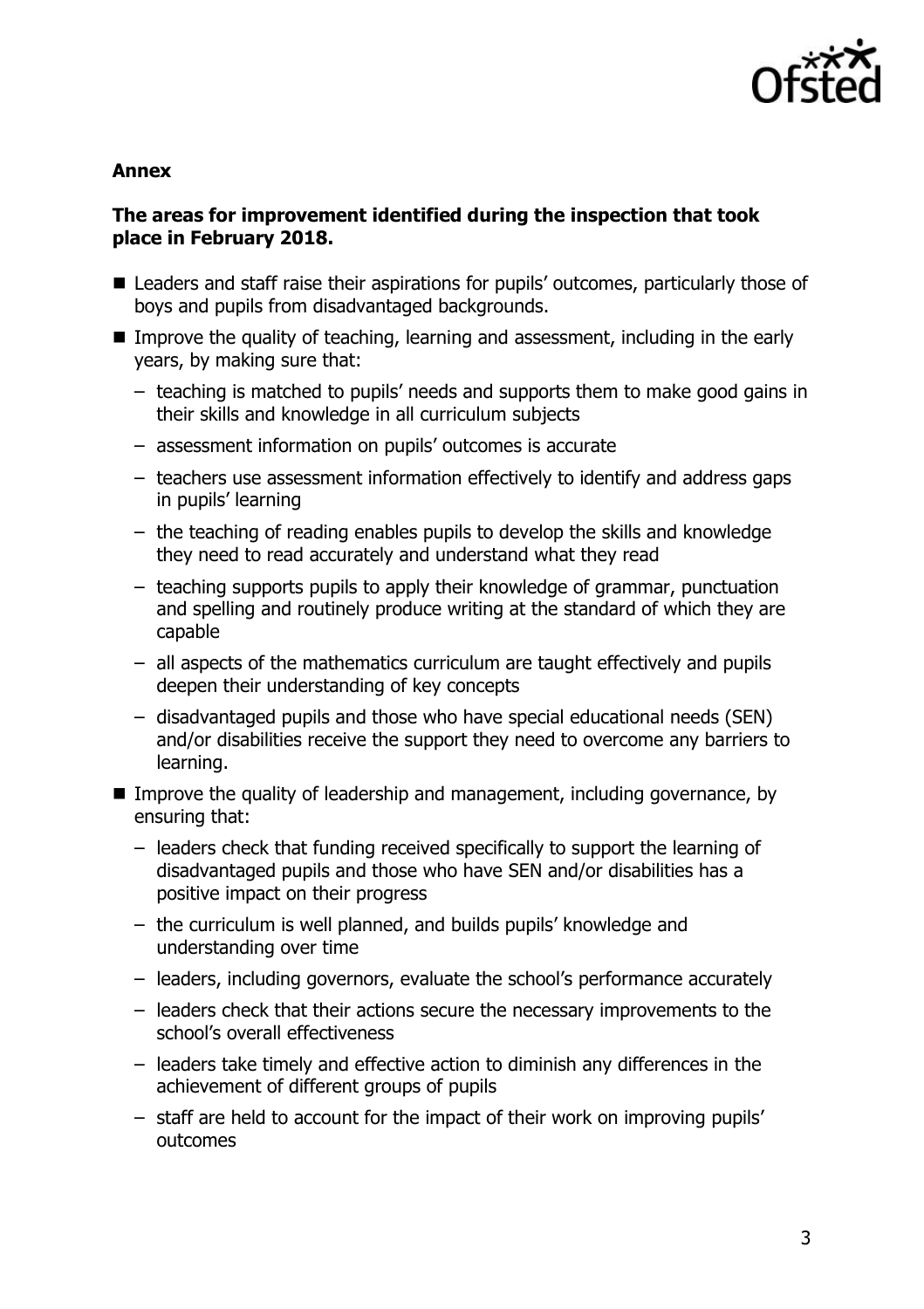

- governors provide leaders with sufficient challenge and ensure that leaders prioritise their efforts where they are needed most.
- **IMPROVE PUPILS' behaviour and attitudes to learning by ensuring that teaching** meets pupils' needs and motivates them to do their best.

An external review of governance should be undertaken in order to assess how this aspect of leadership and management may be improved.

An external review of the school's use of the pupil premium should be undertaken in order to assess how this aspect of leadership and management may be improved.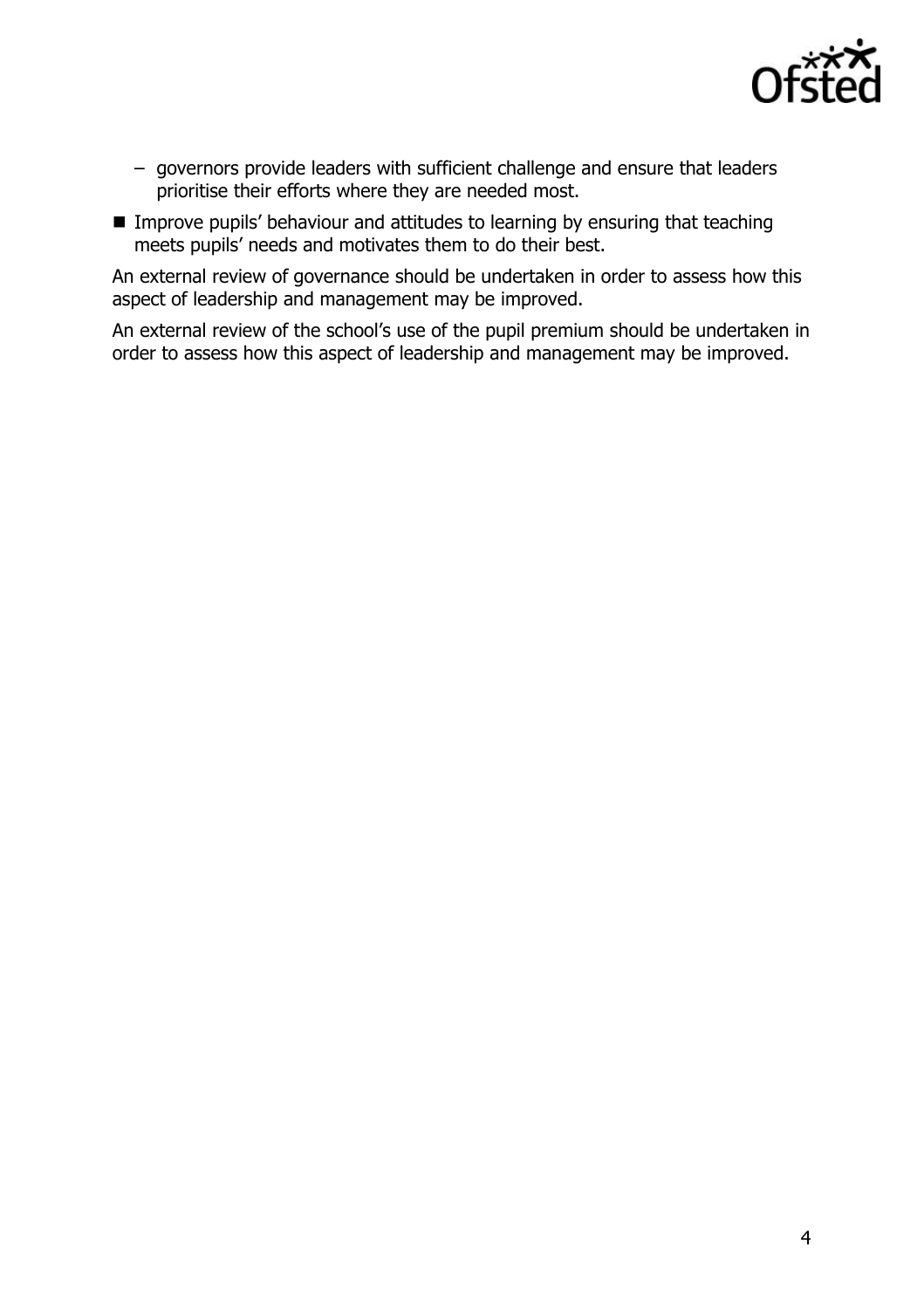

### **Report on the first monitoring inspection on 28 November 2018 to 29 November 2018**

### **Evidence**

This first monitoring inspection focused on the effectiveness of leadership and management, and the quality of teaching, learning and outcomes. During the inspection, meetings were held with the interim executive headteacher, senior leaders, middle leaders and groups of teaching staff. The inspector also met with five members of the governing body and the school's improvement advisers from the local authority and diocese. The inspector visited lessons across all year groups, accompanied by school leaders. The inspector spoke to pupils formally in a group and informally during playtimes and spoke to some parents about their views. The inspector checked the school's single central record and safeguarding procedures. The inspector evaluated the quality of learning in a sample of pupils' books from across the school and scrutinised documents provided by the school.

## **Context**

The headteacher at the time of the section 5 inspection resigned last term. The two deputy headteachers were responsible for the day-to-day running of the school in the absence of a headteacher. The diocese and local authority appointed an interim executive headteacher who joined the school in June 2018, working at the school three days per week. The school internally appointed a special educational needs coordinator (SENCo) who took up post in September 2018. A new early years leader took up post at the start of this academic year. New middle leadership roles have been created with subject leaders in mathematics, reading and writing. The school has retained the majority of its teaching staff. Three new teachers have been appointed. The governing body at the time of the section 5 inspection is still in place, including the chair of governors. The school has sponsorship from the Southwark Diocesan Board of Education Multi-Academy Trust and is in the process of converting to academy status. This is expected to be finalised by February 2019.

### **The effectiveness of leadership and management**

From when she took up her role, the interim executive headteacher has been the driving force for improvements since the previous inspection. She has a clear vision for the school and has the experience, skills and capacity to put her plans into action. All members of the school community have welcomed her strong leadership and feel confident that the school can now move forward. The interim executive headteacher has enabled a culture of mutual respect and collaboration.

School leaders are open and honest about the school's strengths and weaknesses. With support from the local authority and diocese, they have drawn up a comprehensive action plan to address the areas for improvement. This plan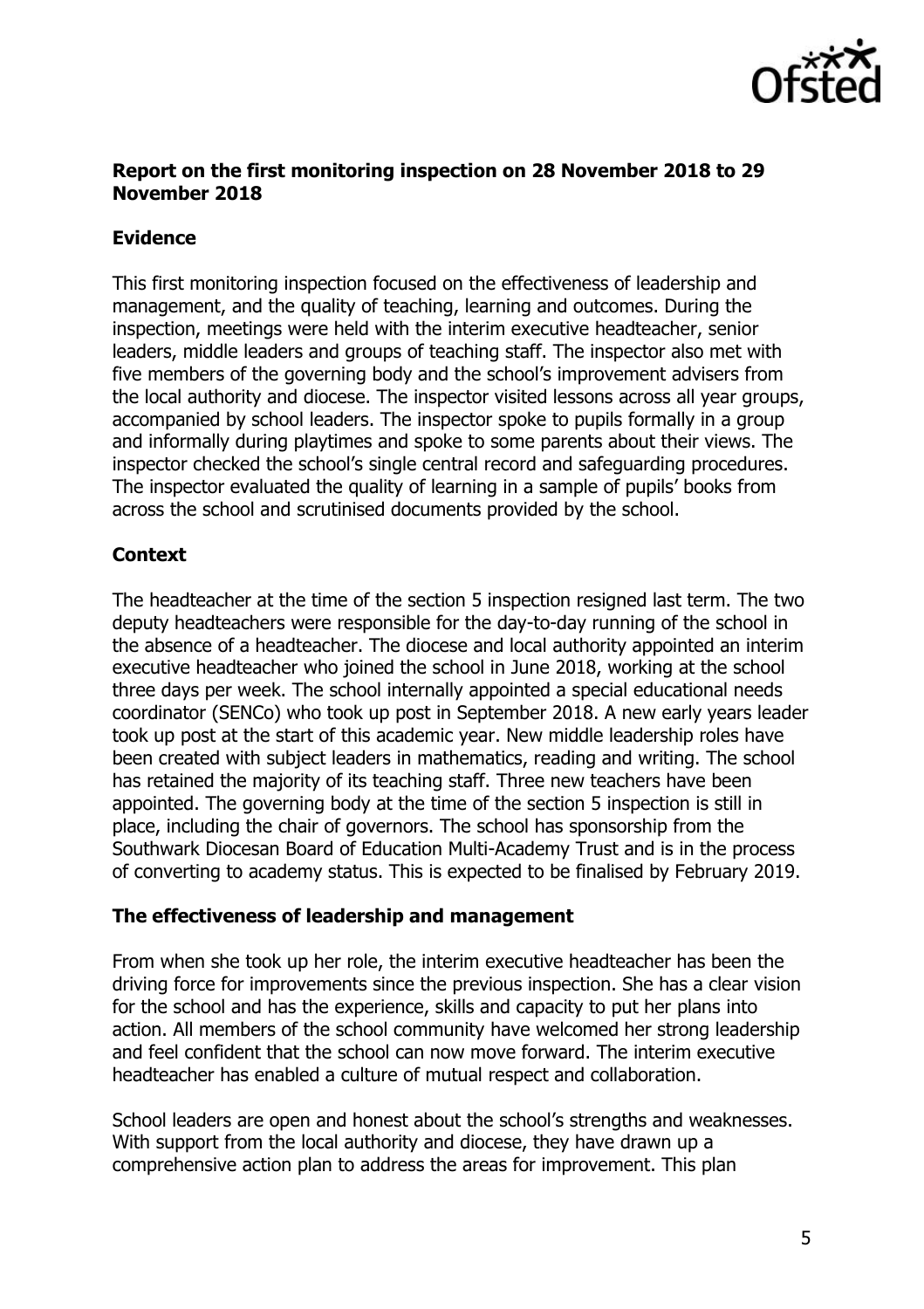

identifies appropriate and timely actions. The positive impact of these actions is starting to show, but it is at an early stage. Staff understand the school's priorities well, welcome the changes that have taken place and value the support they receive.

Leadership roles have been restructured and refined, so that all leaders and managers are clear about their responsibilities. Monitoring systems are now in place and leaders have very clear guidelines about how to monitor different areas of the school effectively. Leaders understand the importance of continual review and regularly evaluate the impact of their actions. They monitor more closely the quality of teaching and learning and have begun an extensive training programme to help improve standards across the school.

Middle leaders have received useful training from external consultants and are coached by senior leaders so that they can carry out their new roles well. They report to senior leaders regularly and are held accountable for their actions. Middle leaders are enthusiastic and understand the role they play in securing future improvements to the school. The newly appointed leader in early years is knowledgeable and ambitious. She has worked closely with the early years consultant to ensure that baseline assessments are accurate and acts promptly on advice.

Provision for pupils with special educational needs and/or disabilities (SEND) is an ongoing area for improvement. The new SENCo has started to work on making sure that current pupils on the SEND register have been accurately identified. Teachers and teaching assistants are now aware of pupils' individual needs and more knowledgeable about how they can support them. The inclusion team works closely with external agencies and has plans to engage with more specialists to ensure that pupils get the support they need.

Leaders have raised expectations, focusing initially on behaviour and conduct. Parents, carers, pupils and staff have noticed a significant difference in this area. Pupils are clear about how they are expected to behave, thanks to a consistent approach from staff. Pupils appreciate the rewards system and speak highly of their teachers. The school also has higher expectations with regard to punctuality. Parents are clear about this and have responded positively on the whole. The number of pupils arriving late to school has decreased as a result.

Following the pupil premium funding review, leaders are aware of the urgent need to improve support for disadvantaged pupils. They acknowledge that this funding was not used effectively. As a first step, leaders have identified the disadvantaged pupils in each class and made teaching staff aware. Leaders have started to think strategically about how this funding can be used. However, the proposed spending for pupil premium funding still needs sharper focus and more precise planning.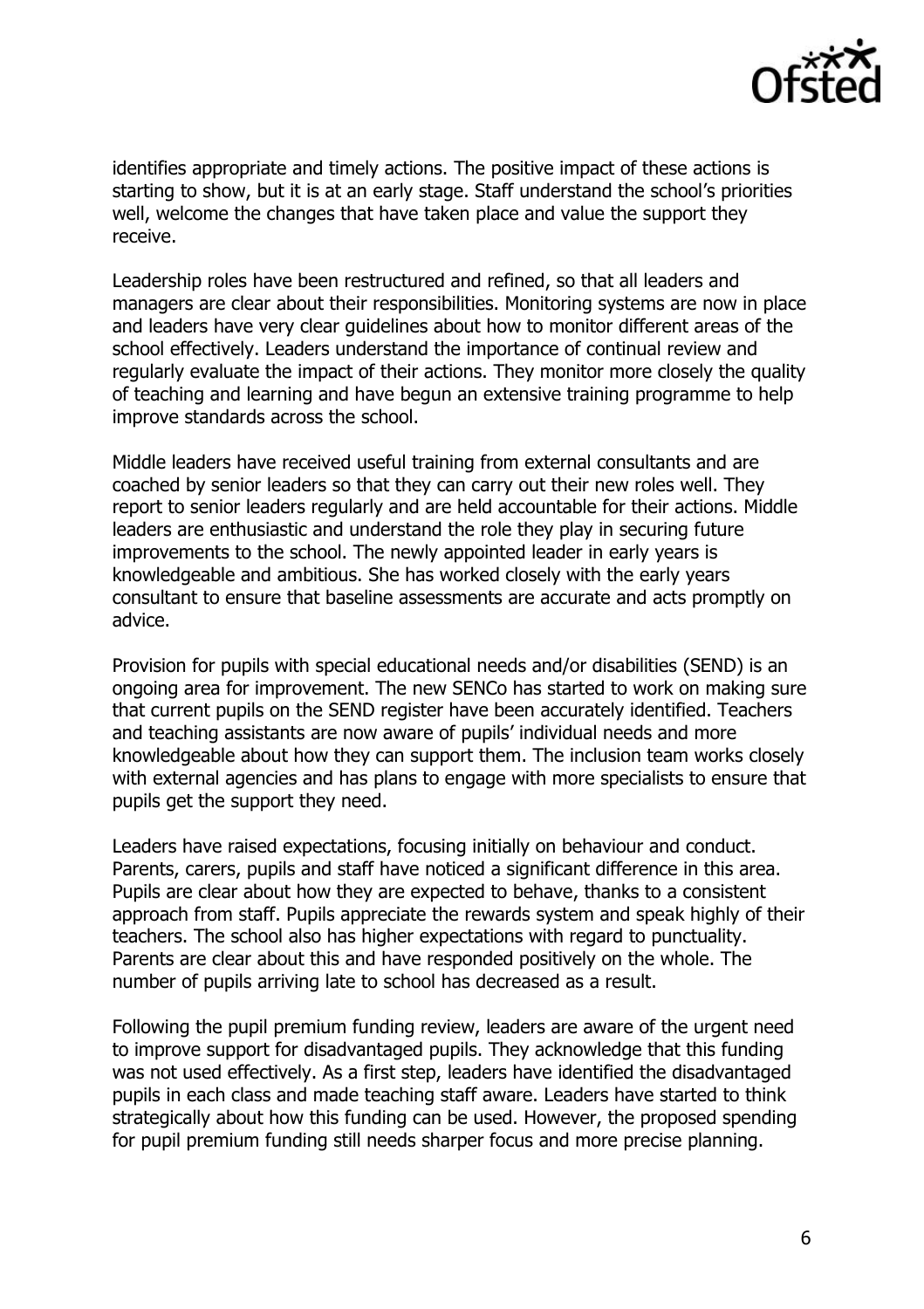

The recommended review of governance took place in June 2018. This concluded that governance was ineffective. Governors have had a 'wake-up call' and demonstrate commitment and resolve to do their best by the school. Governors are now aware of what their role entails. They have begun a training programme and receive coaching from school leaders to develop their understanding of the school's performance. More time is needed for governors to be fully effective in their roles. They are not yet in a position to hold leaders to account and provide rigorous challenge, but have been on a steep learning curve.

### **Quality of teaching, learning and assessment**

Leaders are working with teaching staff to raise the standards of teaching. There are signs that this is having a positive impact. Timetables have been amended to ensure that pupils receive a consistent amount of time in each subject, no matter what class they are in. Teachers are more adept at planning work which is at an appropriate level, although too often lessons lack challenge, particularly for middleand high-ability pupils. More work is needed to ensure that teaching is matched to pupils' needs. Teaching assistants are now clear about their roles. They work more effectively with small groups or individual pupils with SEND.

Leaders have improved the assessment system to track pupils' progress more closely. Teachers now understand how to track the progress of their pupils and the next step will be using this information to inform planning. Extensive work with consultants and senior leaders has improved the accuracy of assessment. Teachers and leaders have attended moderation sessions with other schools to ensure that their judgements are correct.

Leaders and staff have identified significant gaps in pupils' knowledge and skills and staff are trying to bridge the gaps. This is particularly noticeable in mathematics. Pupils often spend too much time working through concepts that they already understand and are not moved on quickly in their learning. Teachers follow the prescribed scheme, which means that lessons are still focused on number work. Pupils do not have enough opportunities to develop their reasoning skills.

Leaders have given reading a higher profile across the school. Pupils are now expected to read at home more regularly and parents have been given some guidance on how to support their children with reading. At this stage, it is too early to see the impact of this. Pupils are generally enthusiastic about reading and say that they have to read higher-level texts than previously.

When writing is structured and modelled effectively, pupils can write well. Year 5 and Year 6 pupils' writing has particularly improved and pupils use increasingly sophisticated language. However, spelling, punctuation and grammar errors are frequently not addressed. Leaders are pleased that all staff now identify mistakes in pupils' work, but more work is needed to follow up and address pupils' misconceptions.